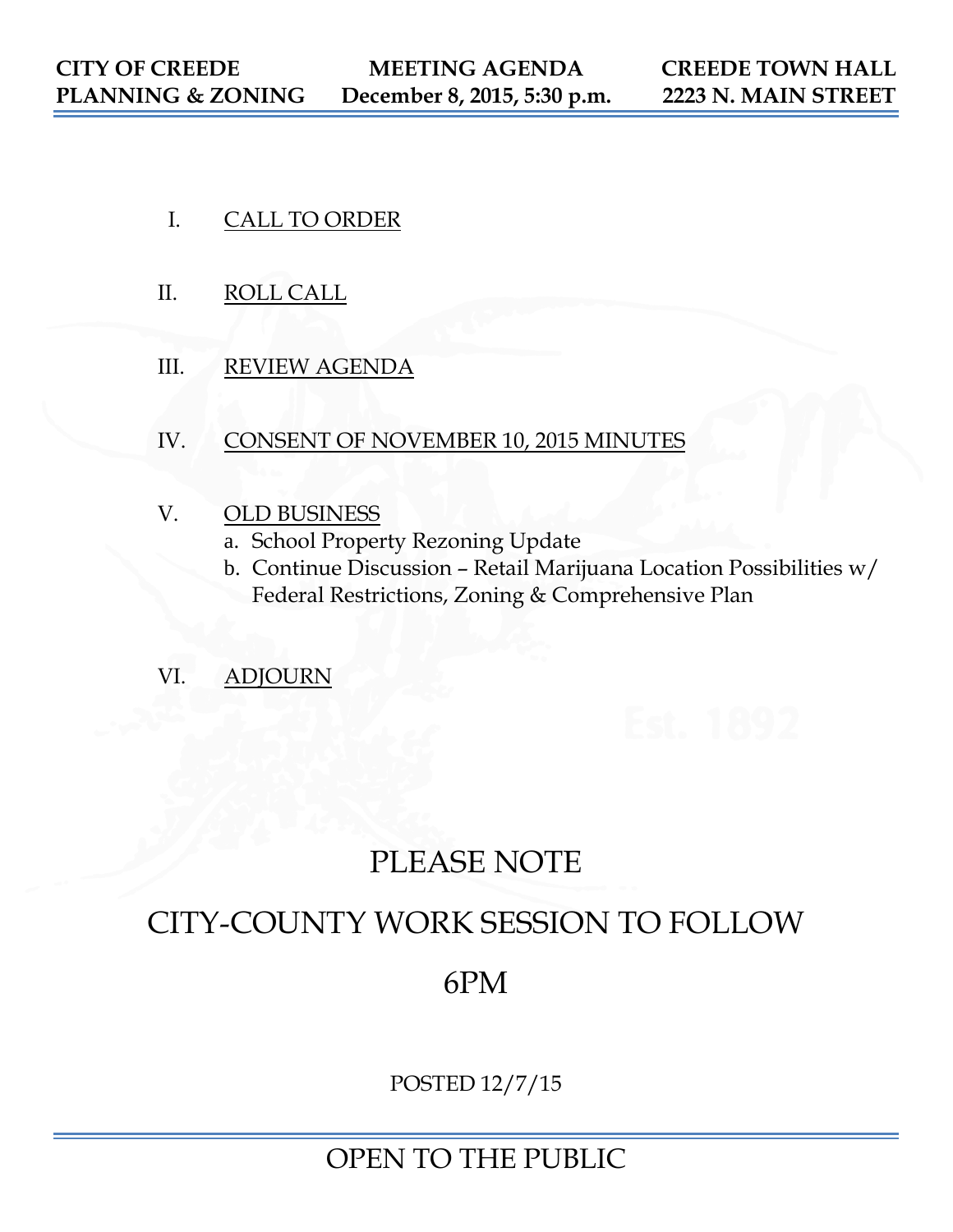## **PLANNING & ZONING COMMISSION CITY OF CREEDE, COLORADO – A TOWN November 10, 2015**

## REGULAR MEETING

The Planning and Zoning Commission of the City of Creede – a Town, County of Mineral, State of Colorado, met in the Creede Town Hall at the hour of 5:30 p.m. There being present at the call of the roll the following persons:

| <b>COMMISSIONERS PRESENT:</b>                              |                            | Ed Vita, Frank Freer, Kay Wyley, Eric Grossman |
|------------------------------------------------------------|----------------------------|------------------------------------------------|
| <b>COMMISSIONERS ABSENT:</b>                               | Rex Sheppard, Lauri Jordan |                                                |
| Commissioner Jordan, presiding, declared a quorum present: |                            |                                                |
| Those members of staff also present were as follows:       |                            | Clyde Dooley, Town Manager                     |
|                                                            |                            | Randi Snead, Town Clerk/Treasurer              |

### AGENDA

An Easement Agreement and a discussion of Planning & Zoning membership were added to New Business items a. and b. Commissioner Grossman moved and Commissioner Wyley seconded to approve the agenda as amended. The vote was unanimous. Commission Chair Jordan declared the motion carried.

### CONSENT OF OCTOBER 13, 2015 MINUTES

Commissioner Wyley moved and Commissioner Grossman seconded to approve the October 13, 2015 minutes as presented. The vote was unanimous. Commission Chair Jordan declared the motion carried.

#### NEW BUSINESS

## 210 LA GARITA EASEMENT AGREEMENT

Manager Dooley presented a preliminary plan for an easement agreement at the old elementary school. Adjacent land had recently been acquired by the property owner, and the agreement may need to be changed accordingly. The commission will consider the agreement once it has been finalized by the owner.

### PLANNING & ZONING MEMBERSHIP DISCUSSION

A member of the commission was recently appointed to serve on the Board of Trustees. Planning & Zoning rules of procedure prohibit more than one Trustee from serving on the Planning & Zoning Commission. Commissioner Freer and Commissioner Wyley agreed to discuss who would remain on the commission and report to the Board of Trustees for a decision at their regular meeting on December 1, 2015. Clerk Snead was directed to advertise to fill Planning & Zoning vacancies.

### OLD BUSINESS

## PRESENTATION – FINAL DUE PROCESS OF CDC

Manager Dooley presented a schedule to the Commission to adopt the Creede Development Code. The commission will be considering the code February 9, 2015.

### UPDATE – FLUME REPAIR

Manager Dooley distributed information on the flume and updated the commission on the repair process.

## CONTINUE DISCUSSION – RETAIL MARIJUANA LOCATION POSSIBILITIES W/ FEDERAL RESTRICTIONS, ZONING & COMPREHENSIVE PLAN

Available properties were identified and discussed at length based on newly revised maps. Clerk Snead was directed to draft several recommendation options for consideration at the next meeting.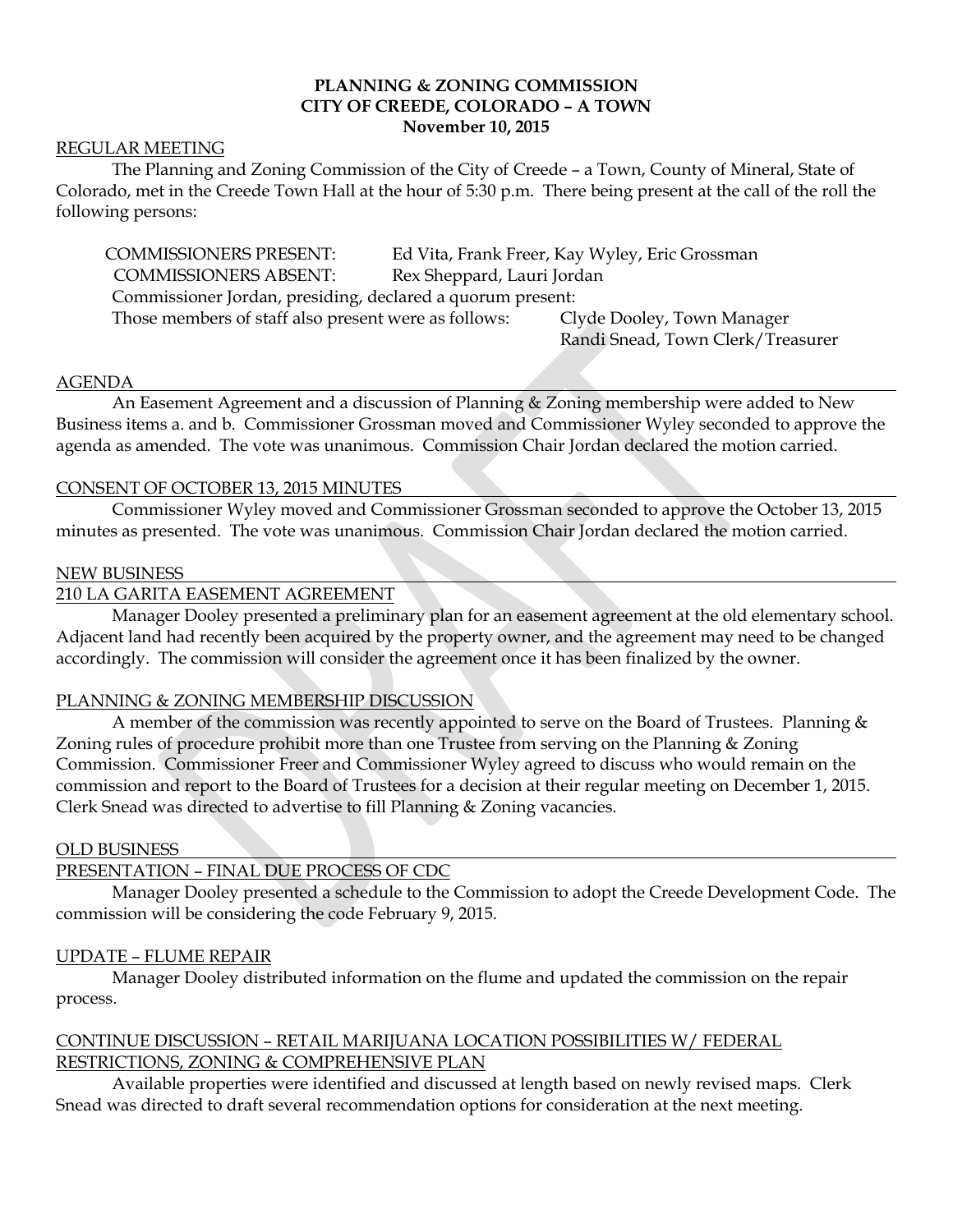## ADJOURN

There being no further business to come before the Planning and Zoning Commission at this time, Commissioner Grossman moved and Commissioner Wyley seconded that the meeting be adjourned at 6:53 p.m. The vote was unanimous. Commission Chair Jordan declared the motion carried.

Respectfully submitted:

/*Randi Snead/* Randi Snead, City Clerk/Treasurer